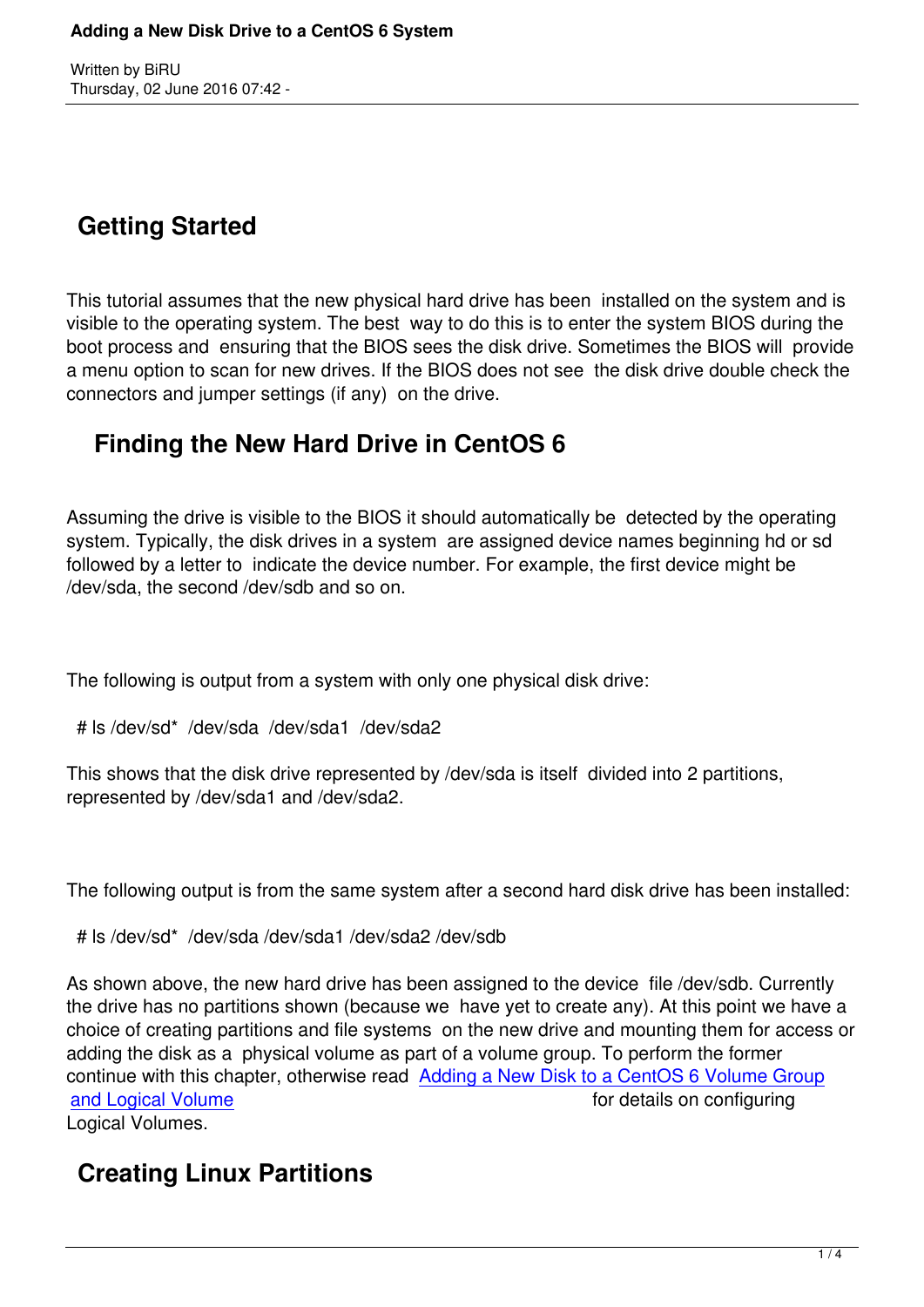Written by BiRU Thursday, 02 June 2016 07:42 -

The next step is to create one or more Linux partitions on the new disk drive. This is achieved using the fdisk utility which takes as a command-line argument the device to be partitioned:

 # su - # fdisk /dev/sdb Device contains neither a valid DOS partition table, nor Sun, SGI or OSF disklabel Building a new DOS disklabel with disk identifier 0xd1082b01. Changes will remain in memory only, until you decide to write them. After that, of course, the previous content won't be recoverable. Warning: invalid flag 0x0000 of partition table 4 will be corrected by w(rite) WARNING: DOS-compatible mode is deprecated. It's strongly recommended to switch off the mode (command 'c') and change display units to sectors (command 'u'). Command (m for help):

As instructed, switch off DOS compatible mode and change the units to sectors by entering the c and u commands:

 Command (m for help): c DOS Compatibility flag is not set Command (m for help): u Changing display/entry units to sectors

In order to view the current partitions on the disk enter the p command:

 Command (m for help): p Disk /dev/sdb: 34.4 GB, 34359738368 bytes 255 heads, 63 sectors/track, 4177 cylinders Units = cylinders of  $16065 * 512 = 8225280$  bytes Sector size (logical/physical): 512 bytes / 512 bytes I/O size (minimum/optimal): 512 bytes / 512 bytes Disk identifier: 0xd1082b01 Device Boot Start End Blocks Id System

As we can see from the above fdisk output, the disk currently has no partitions because it is a previously unused disk. The next step is to create a new partition on the disk, a task which is performed by entering n (for new partition) and p (for primary partition):

Command (m for help): n Command action e extended p primary partition (1-4) p Partition number (1-4):

In this example we only plan to create one partition which will be partition 1. Next we need to specify where the partition will begin and end. Since this is the first partition we need it to start at the first available sector and since we want to use the entire disk we specify the last sector as the end. Note that if you wish to create multiple partitions you can specify the size of each partition by sectors, bytes, kilobytes or megabytes.

 Partition number (1-4): 1 First sector (2048-67108863, default 2048): Using default value 2048 Last sector, +sectors or +size{K,M,G} (2048-67108863, default 67108863): Using default value 67108863

Now that we have specified the partition we need to write it to the disk using the w command:

Command (m for help): w The partition table has been altered! Calling ioctl() to re-read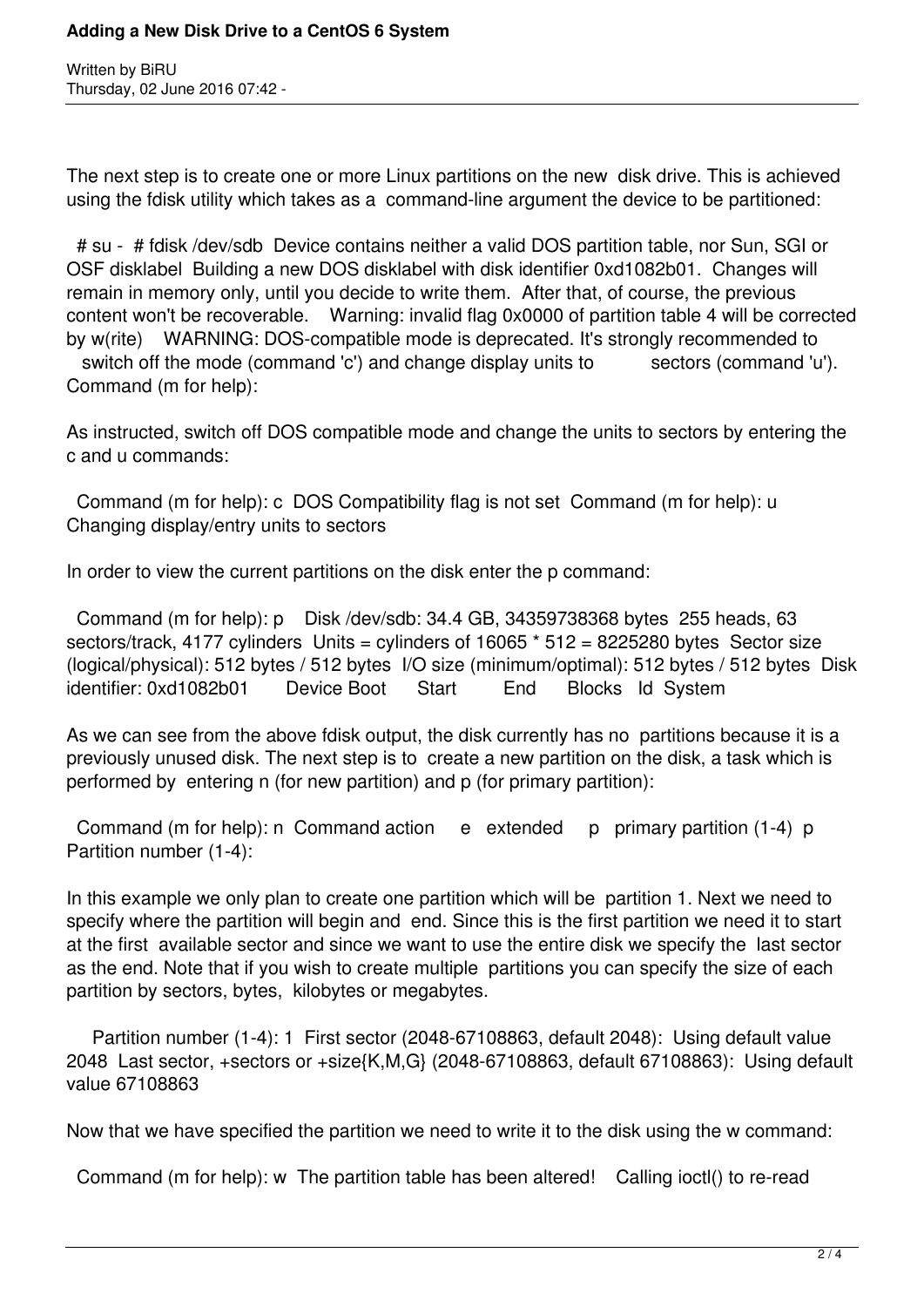#### **Adding a New Disk Drive to a CentOS 6 System**

Written by BiRU Thursday, 02 June 2016 07:42 -

partition table. Syncing disks.

If we now look at the devices again we will see that the new partition is visible as /dev/sdb1:

# ls /dev/sd\* /dev/sda /dev/sda1 /dev/sda2 /dev/sdb /dev/sdb1

The next step is to create a file system on our new partition.

### **Creating a File System on a CentOS 6 Disk Partition**

We now have a new disk installed, it is visible to CentOS 6 and we have configured a Linux partition on the disk. The next step is to create a Linux file system on the partition so that the operating system can use it to store files and data. The easiest way to create a file system on a partition is to use the mkfs.ext4 utility which takes as arguments the label and the partition device:

 # /sbin/mkfs.ext4 -L /backup /dev/sdb1 mke2fs 1.41.12 (17-May-2010) Filesystem label=/backup OS type: Linux Block size=4096 (log=2) Fragment size=4096 (log=2) Stride=0 blocks, Stripe width=0 blocks 2097152 inodes, 8388352 blocks 419417 blocks (5.00%) reserved for the super user First data block=0 Maximum filesystem blocks=4294967296 256 block groups 32768 blocks per group, 32768 fragments per group 8192 inodes per group Superblock backups stored on blocks: 32768, 98304, 163840, 229376, 294912, 819200, 884736, 1605632, 2654208, 4096000, 7962624 Writing inode tables: done Creating journal (32768 blocks): done Writing superblocks and filesystem accounting information: done This filesystem will be automatically checked every 36 mounts or 180 days, whichever comes first. Use tune2fs -c or -i to override. **Mounting a File System**

Now that we have created a new file system on the Linux partition of our new disk drive we need to mount it so that it is accessible. In order to do this we need to create a mount point. A mount point is simply a directory or folder into which the file system will be mounted. For the purposes of this example we will create a /backup directory to match our file system label (although it is not necessary that these values match):

#### # mkdir /backup

The file system may then be manually mounted using the mount command:

# mount /dev/sdb1 /backup

Running the mount command with no arguments shows us all currently mounted file systems (including our new file system):

# mount /dev/mapper/vg CentOS6-lv root on / type ext4 (rw) proc on /proc type proc (rw)